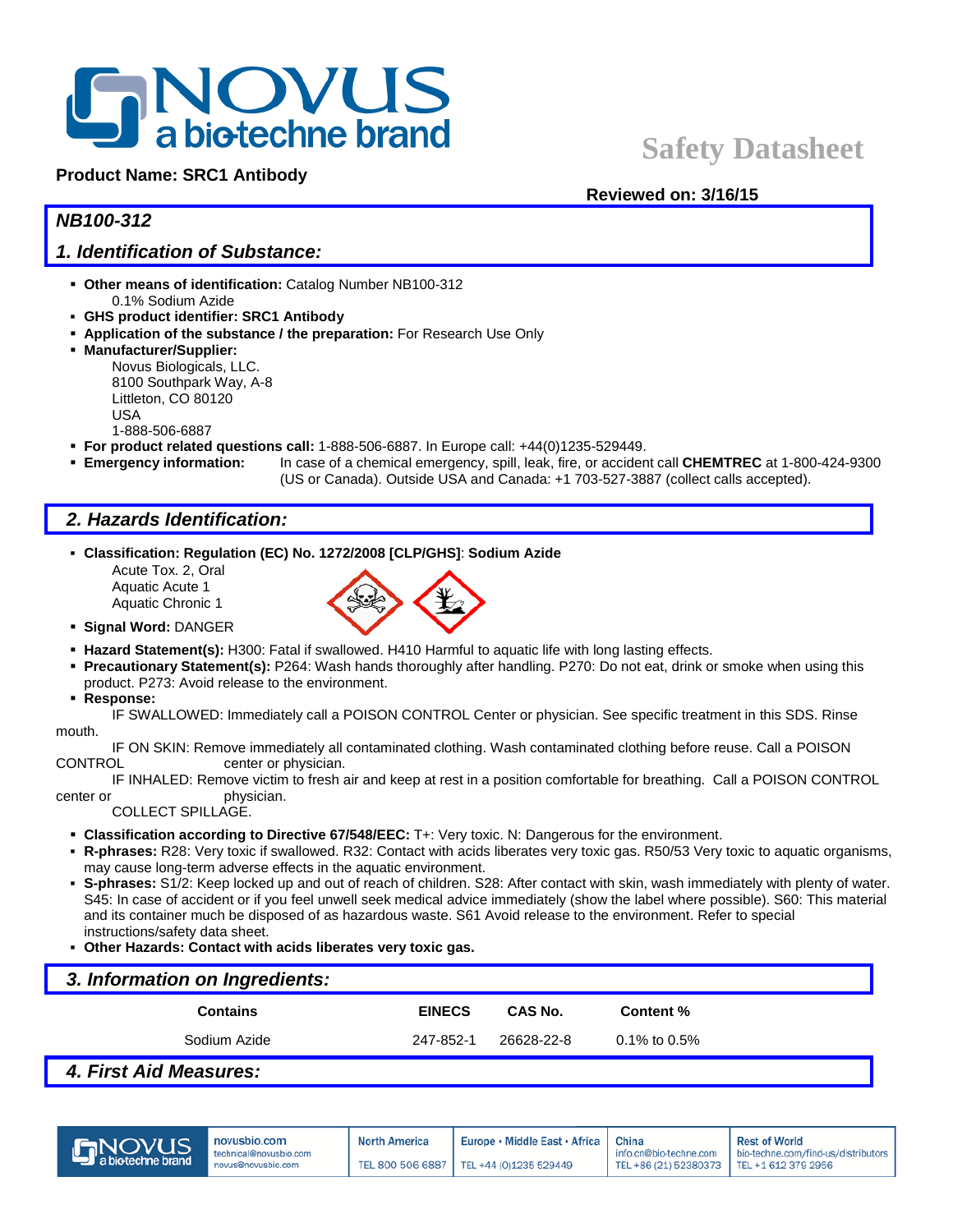# **NOVUS**<br>**a** biotechne brand

#### **Product Name: SRC1 Antibody**

# **Safety Datasheet**

**Reviewed on: 3/16/15**

- **After inhalation:** Supply fresh air; consult doctor in case of complaints.
- **After skin contact**: Immediately wash with water and soap and rinse thoroughly. Generally the product does not irritate the skin.
- **After eye contact:** Rinse opened eye for several minutes under running water. Then consult a doctor.
- **After swallowing:** Rinse mouth with water. Immediately seek medical attention and appropriate follow-up.

#### *5. Fire Fighting Measures:*

- **Suitable extinguishing agents:** Any means suitable for extinguishing the surrounding area.
- **Specific hazards arising from the chemical:** Dangerous decomposition is not anticipated.
- **Protective equipment:** Wear appropriate protective clothing and a self-contained breathing apparatus if necessary.

#### *6. Accidental Release Measures:*

- **Person-related safety precautions:** Avoid breathing vapors, mist or gas. Ensure adequate ventilation.
- **Measures for environmental protection:** Prevent further spillage or leakage if safe to do so. Do not let product enter drains. Discharge into the environment must be avoided.
- **Measures for containment and cleaning:** Absorb liquid components with inert liquid-binding material. Pick up mechanically. Dispose contaminated material as waste according to item 13.

## *7. Handling and Storage:*

- **Precautions for safe handling:** Store in a well ventilated place. Keep container tightly closed.
- **Information about protection against explosions and fires:** Normal measures for preventive fire protection.
- **Conditions for safe storage:** Keep locked up. Store in a cool place. Keep container tightly closed in a dry and well ventilated place.

## *8. Exposure Controls and Personal Protection:*

- **Components: Sodium Azide UK. EH40 WEL- Workplace Exposure Limits: Value:** STEL 0.3 mg/m<sup>3</sup> (15 min. ). TWA 0.1 mg/m<sup>3</sup>; UK.
- **Appropriate engineering controls:** Follow usual standard laboratory practices. The following personal protection is recommended:

| <b>Respiratory Protection:</b> | Respiratory Protection not required. For nuisance exposures use respirators and components                            |
|--------------------------------|-----------------------------------------------------------------------------------------------------------------------|
| approved                       | under appropriate government standards.                                                                               |
| <b>Hand Protection:</b>        | Handle with gloves. Dispose of contaminated gloves after use in accordance with applicable laws                       |
| and good                       | laboratory practices.                                                                                                 |
| <b>Eve Protection:</b>         | Use equipment for eye protection tested and approved under appropriate government standards.                          |
|                                | Skin and Body Protection: Use impervious clothing. The type of protective equipment must be selected according to the |
| concentration                  | and amount of the dangerous substance at the specific workplace.                                                      |
| <b>Hygiene Measures:</b>       | Handle in accordance with good industrial hygiene and safety practice. Wash hands before breaks                       |
| and at                         | the end of the workday.                                                                                               |
|                                |                                                                                                                       |

## *9. Physical and Chemical Properties:*

- **Appearance:** Lyophilized white powder or clear liquid. **Upper/lower flammability or explosive limits:** Not available.
- 
- 
- 
- 
- **Boiling point/Boiling range:** Not available. **Auto igniting:** Product is not self igniting.
- 
- **Evaporation rate: Undetermined.**
- **Flammability:** Not available.

**Odor:** Little to none **Vapor pressure/density:** Not available.<br> **Odor threshold:** Not available **Constanting Constant Pressure:** Relative Density: Not available. **Relative Density: Not available. pH:** Not available **Solubility in/Miscibility with Water:** Not available.<br>**Melting point/freezing point:** Not available. **Solubility in/Miscibility with Water:** Not available. Partition coefficient: noctanol/water: Not available **Flash point:** Not available. **Decomposition temperature:** Not available.<br>**Evaporation rate:** Undetermined. **Decomposition of Science Composition of Available.** 

| <b>S</b> NOVUS | novusbio.com                                 | <b>North America</b> | Europe • Middle East • Africa   China     |                                                                     | <b>Rest of World</b>                |
|----------------|----------------------------------------------|----------------------|-------------------------------------------|---------------------------------------------------------------------|-------------------------------------|
|                | technical@novusbio.com<br>novus@novusbio.com |                      | TEL 800 506 6887   TEL +44 (0)1235 529449 | info.cn@bio-techne.com<br>TEL +86 (21) 52380373 TEL +1 612 379 2956 | bio-techne.com/find-us/distributors |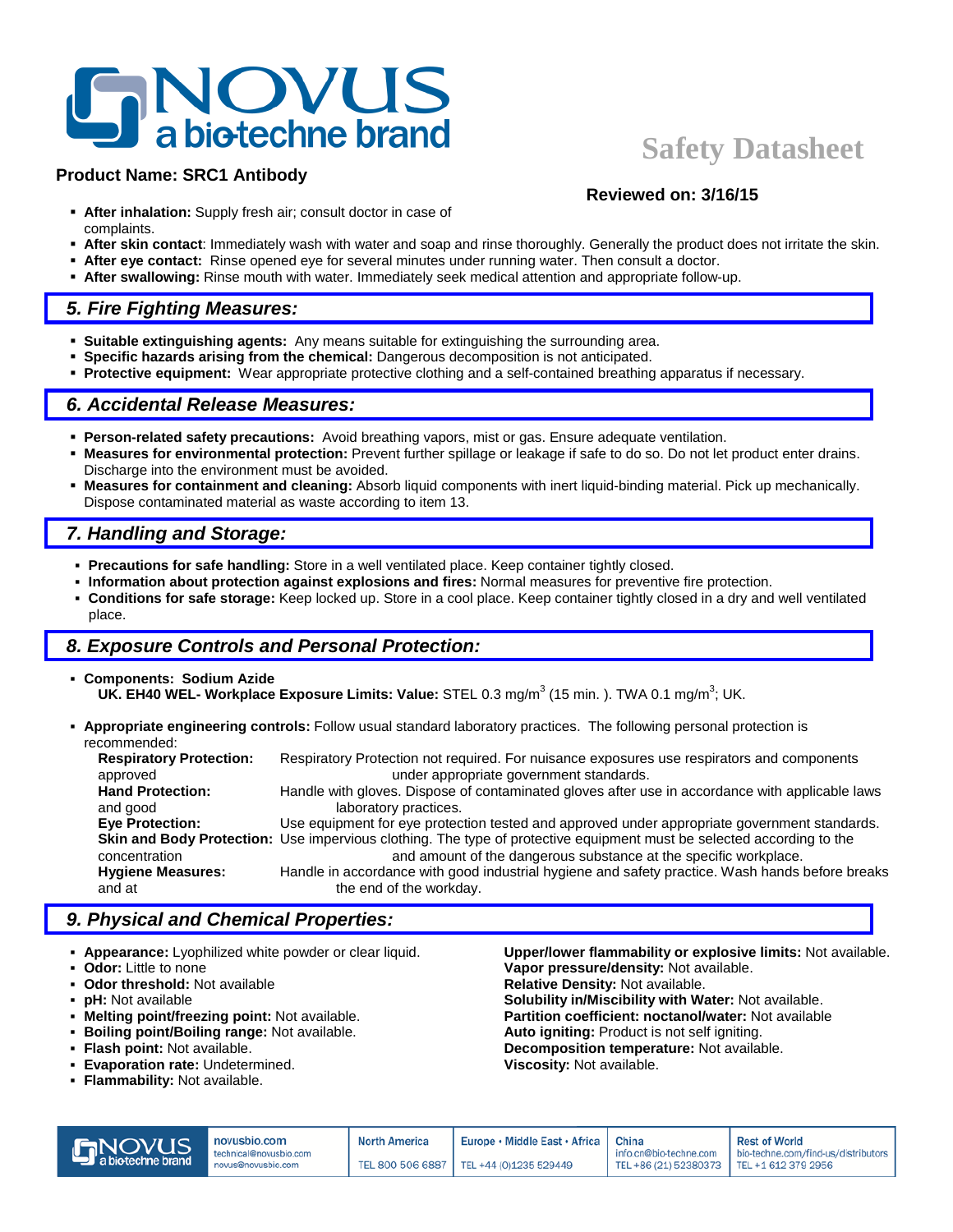# **NOVUS**<br>**a** biotechne brand

#### **Product Name: SRC1 Antibody**

## **Safety Datasheet**

#### **Reviewed on: 3/16/15**

### *10. Stability and Reactivity:*

- **Reactivity:** Sodium Azide can form explosive compounds with heavy metals which, with repeated contact with lead and copper commonly found in plumbing drains may result in the buildup of shock sensitive compounds.
- **Chemical Stability:** Stable under normal ambient and storage and handling temperatures.
- **Thermal:** decomposition/conditions to be avoided: No decomposition if used according to specifications.
- **Incompatible materials to be avoided:** Metals and metallic compounds.
- **Hazardous decomposition products:** Hazardous decompositions formed under fire conditions. No dangerous decomposition products known.

#### *11. Toxicological Information:*

 **Acute toxicity: Oral LD50 Oral:** 27 mg/kg (mouse and rat); **Inhalation LD50**: 32 mg/m3 (mouse) and 37 mg/m3 (rat);

**Skin LD50:** 20 mg/kg (rabbit) and 50 mg/kg (rat)

- **Skin corrosion / irritation:** May be harmful if absorbed through the skin. May cause skin irritation.
- **Serious eye damage / irritation:** May cause eye irritation.
- **Respiratory or skin sensitization:** No sensitizing effects known.
- **Germ cell mutagenicity:** No effect known.
- **Carcinogenicity:** No effect known.
- **Reproductive toxicity:** No toxic effect known.
- **STOT-single exposure:** Data not available
- **STOT-repeated exposure:** Data not available.
- **Aspiration hazard:** May be harmful if inhaled. May cause respiratory tract irritation.
- Additional Information: RTECS: Not available

#### *12. Ecological Information:*

- **Ecotoxicity:** Harmful to aquatic life. LC50, 96 Hrs, Fish Lepomis macrochirus 0.68 mg/L; EC50, 48 Hrs, Daphnia pulex 4.2 mg/L
- **Persistence and degradability:** No data available
- **Bioaccumulative potential:** No data available
- **Mobility in soil:** Sodium azide is soluble in water.
- **Other adverse effects:** Sodium azide is toxic to aquatic organisms and may cause long term adverse effects in the aquatic environment.

#### *13. Disposal Considerations:*

- **Disposal methods:** Dispose of waste in accordance to applicable national, regional, or local regulations.
- **Contaminated packaging:** Dispose in the same manner as unused product.
- **Special precautions:** Dispose of small amounts of spilled material as described in section 6. Large spills must be dealt with separately by qualified disposal personnel. Avoid dispersal of spilt material to soil, waterways, drains and sewers.

#### *14. Transport Information:*

| • ADR/RID ADN/ADNR IMDG IATA/DOT<br>ADR/DOT/: UN Number:<br><b>RID</b><br><b>Proper Shipping Name:</b><br><b>Hazard class:</b><br>Packing group: | UN3082<br>Environmentally hazardous substance, liquid, n.o.s. (Sodium Azide)<br>9<br>Ш |
|--------------------------------------------------------------------------------------------------------------------------------------------------|----------------------------------------------------------------------------------------|
| IATA:<br><b>UN Number:</b><br><b>Proper Shipping Name:</b><br><b>Hazard class:</b><br>Packing group:                                             | UN3082<br>Environmentally hazardous substance, liquid, n.o.s. (Sodium Azide)<br>9<br>Ш |